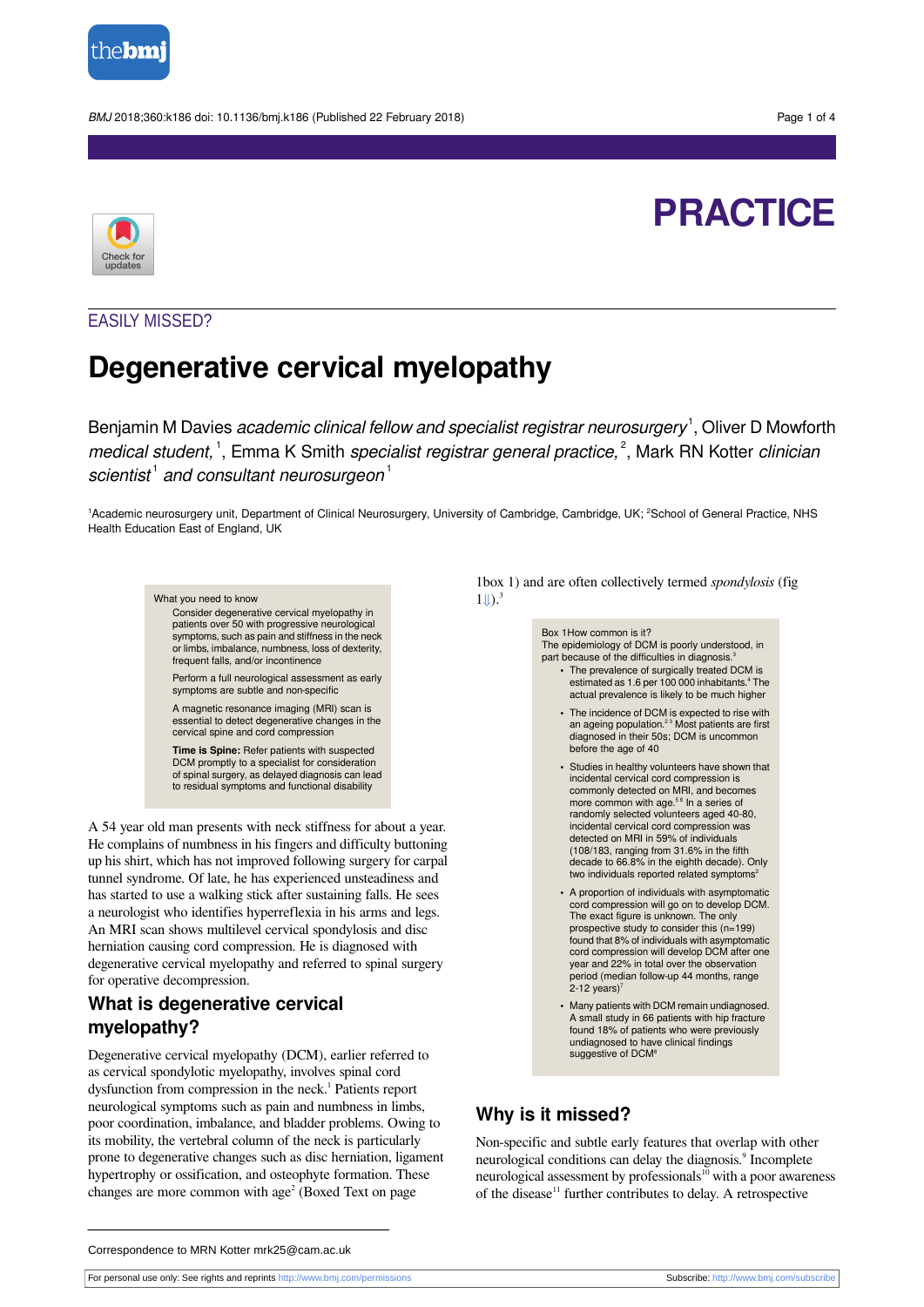study of medical records of 42 patients in Israel who underwent surgery for DCM noted an average delay of 2.2 years (range 1.7 months to 8.9 years) from initiation of symptoms to diagnosis. On average, 5.2 ±3.6 consultations were required before a diagnosis was made. <sup>10</sup> Forty three per cent of these patients had symptoms of numbness and pain in hands, and were initially diagnosed and sometimes treated for carpal tunnel syndrome.<sup>10</sup> In our clinical experience, the diagnosis of carpal tunnel syndrome, especially when diagnosed bilaterally, is often incorrect and DCM usually accounts for these symptoms.

## **Why does this matter?**

Spinal cord compression results in progressive neurological decline and affects quality of life. <sup>12</sup> Left untreated, it can lead to tetraplegia and wheelchair dependence (data on how many patients with DCM progress in this way are unavailable). Surgical decompression can halt the disease progression, however, the regenerative capacity of the spinal cord is limited and any damage is often permanent. Delayed treatment leads to poorer outcomes and lifelong disability. Findings from the AOSpine series (746 patients with DCM) indicate that treatment within six months of symptoms offers the best chance of recovery,<sup>13</sup> but this time frame is some way from current average diagnosis times.<sup>10</sup>

## **How is it diagnosed?**

Detecting early DCM can be challenging. A high index of suspicion, alongside a comprehensive neurological examination is advised. Boxed Text on page 2Box 2 outlines common symptoms and examination findings in DCM.

Box 2Commonly reported symptoms and examination findings in DCM<sup>9</sup>

#### **Symptoms**

- **•** Neck pain/stiffness
- **•** Unilateral or bilateral limb/body pain
- **•** Upper limb weakness, numbness, or loss of dexterity
- **•** Lower limb stiffness, weakness, or sensory loss
- **•** Paraesthesia (tingling or pins and needles sensations)
- **•** Autonomic symptoms such as bowel or bladder incontinence, erectile dysfunction, or difficulty passing urine
- **•** Imbalance/unsteadiness
- **•** Falls

#### **Examination findings**

**•** Motor signs

o Pyramidal weakness (Upper limb; extensors more than flexors. Lower limb: flexors more than extensors)

- o Limb hyperreflexia
- o Spasticity (eg, clasp knife sign)

o Clonus, especially Achilles tendon

o Hoffman's sign (thumb adduction/flexion +/− finger flexion after forced flexion and sudden release of a finger, distally)

o Babinski's sign (upgoing plantar) o Segmental weakness (corresponding to the level of compression)

- **•** Sensory loss (limb and/or trunk)
- **•** Lhermitte's sign (electric shock sensation down the spine, or into the limbs, on neck flexion or extension, present in severe cases)
- **•** Gait disturbance

### **Clinical**

Pain is a common reason to seek treatment. Musculoskeletal pain might be present in the neck, while neuropathic pain can affect upper and lower limbs and occasionally the trunk. Patients often report neck stiffness, at times without pain. A textbook case would describe gait dysfunction and bilateral hand impairment. Frequently not all symptoms are present. For example, pain might be absent and symptoms can be unilateral and vary in severity, even on a daily basis. 9 Atypical symptoms such as headaches and muscle cramps are also reported.<sup>9</sup>

The more consistent feature of DCM is the evolution of symptoms. Most patients describe symptoms that have been ongoing for months and getting worse. 9 The rate of progression varies; in some individuals symptoms remain mild over extended periods of time, while in others disease progression accelerates. Functional decline can be insidious, and patients might mistakenly attribute these symptoms to "getting older." Typical features include loss of dexterity (difficulty doing up buttons, using keys, mobile phones, or writing) or mobility (use of walking aids or frequent falls).

Symptoms might precede objective examination findings.<sup>914</sup> As in focal central nervous system disorders, examination features in DCM have a low sensitivity—that is, a normal finding does not exclude the disease— but high specificity—that is, an abnormal finding is highly suggestive of the disease. 5 14 Features can be mild and difficult to elicit in the initial stages of disease.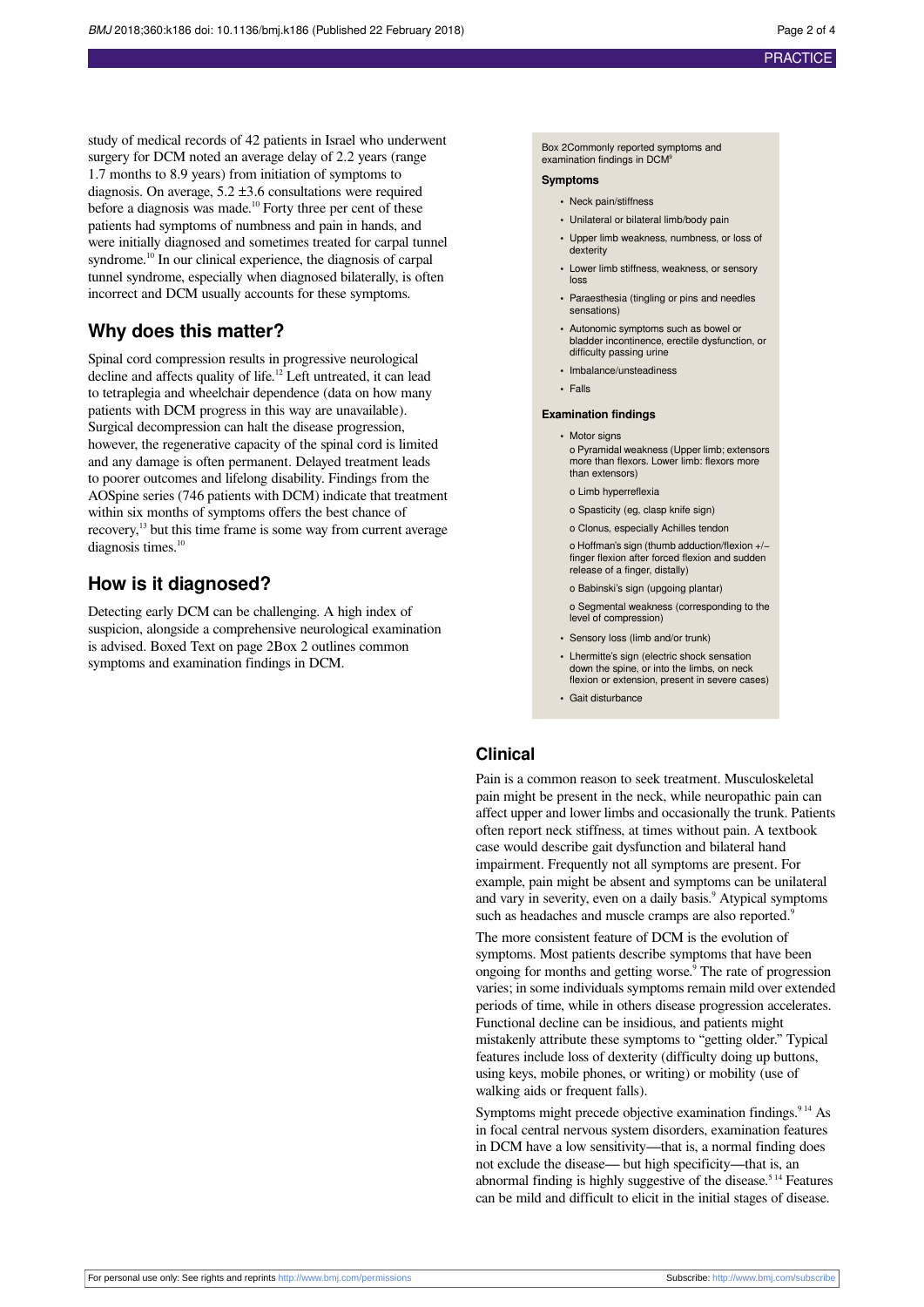#### **PRACTICE**

#### **Investigations**

Request an MRI scan of the cervical spine to detect cord compression (fig  $1 \downarrow$ ) in suspected DCM. An urgent MRI is required for patients with progressive disease and/or symptoms that substantially affect quality of life. In patients with mild symptoms, a non-urgent MRI might be requested. Bear in mind that the extent of spinal cord compression and signal changes in the cord on the MRI scan do not correlate well with the severity of symptoms.<sup>3</sup> Even mild compression can account for severe disease.

The pathway to diagnosis varies depending on local services. In the UK, for example, many primary care physicians do not have direct access to MRI imaging and referral to neurology might be warranted.

#### **How is it managed?**

Often cord compression is an incidental finding and at least initially does not cause symptoms. 2 Reassure the patient that no further management is required at this stage but advise them to report any symptoms promptly in the future.

Guidelines from AOSpine<sup>1</sup>an international community of spine surgeons advise that all patients with DCM should be assessed by a specialist surgeon, who might fall under the remit of neurosurgery or orthopaedics. The guidelines use the modified Japanese Orthopaedic Association score, which classifies patients as having mild or severe symptoms based on arm, leg, and bladder function. 1 Surgery is recommended in patients with moderate or severe DCM and in those with disease progression. Treatment of symptoms (for pain, for example) and regular follow-up might be offered for patients with mild, stable DCM.

The AOSpine series showed that decompressive surgery can halt disease progression and enable meaningful, albeit limited, recovery across a range of measures including pain, function, and quality of life. <sup>15</sup> The optimal timing of surgery is debatable because the progression of disease is poorly understood.<sup>9</sup> Preoperative physiotherapy should only be advised by specialist services<sup>1</sup>; neck manipulation is strictly contraindicated as it might cause further damage.<sup>16</sup>

It is not possible to predict the long term outcome of surgery. Maximal recovery occurs at around 6-12 months. Residual symptoms beyond this are likely to be permanent and should be managed appropriately. Functional deficits are common, and include falls and reduced mobility, incontinence, depression, sleep deficits, and struggles with self-care, and often the most troublesome symptom is pain. Discuss with your patient that complete resolution of pain is unlikely. Neuropathic analgesia and anti-spasticity medication can be offered to manage the pain. Early referral to specialist pain clinics is often helpful.

Ask patients to report any worsening or new symptoms or signs as untreated levels of the cervical spine might further degenerate and cause spinal cord compression.

> Education into practice What features would prompt you to suspect DCM in a patient?

> How would you explain a diagnosis of DCM to your patient?

> Are you aware of the appropriate local pathways for arranging an urgent MRI scan for patients with suspected DCM?

After reading this article, are there any aspects of imaging or referral that you would approach differently?

How patients were involved in the creation of this

article This article was reviewed and endorsed by individuals experiencing DCM who were part of a committee at Myelopathy.org. The committee w keen to emphasise the possible prevalence of DCM and its long term effects, even after surgery. More specifically, it was involved in shaping the paragraph "What is DCM?"

Myelopathy.org ([www.myelopathy.org\)](http://www.myelopathy.org) is the first organisation dedicated to raising awareness providing information, and supporting research for DCM. It provides a forum for individuals to communicate their experiences of DCM and offers peer to peer support to patients. Reports of delayed and/or misdiagnosis are common, which result from a lack of awareness among frontline medical specialties, particularly primary care. The committee proposed an educational initiative, which included this article.

Acknowledgments: MRNK is supported by a National Institute of Health Research Clinician Scientist Award.

I confirm that we, the authors, have read and understood the BMJ policy on declaration of interests and have no competing interests to declare.

All authors have contributed to the development, drafting and revision of this article and agree to its submission.

Provenance and peer review: commissioned; externally peer reviewed.

- 1 Fehlings MG, Tetreault LA, Riew KD, etal . A clinical practice guideline for the management of patients with degenerative cervical myelopathy: recommendations for patients with mild, moderate, and severe disease and nonmyelopathic patients with evidence of cord compression. Global Spine J 2017;7(Suppl):70S-83S. 10.1177/2192568217701914 29164035
- 2 Kovalova I, Kerkovsky M, Kadanka Z, etal . Prevalence and imaging characteristics of non-myelopathic and myelopathic spondylotic cervical cord compression. Spine (Phila Pa 1976) 2016;41:1908-16. 10.1097/BRS.0000000000001842 27509189
- 3 Nouri A, Tetreault L, Singh A, Karadimas SK, Fehlings MG. Degenerative cervical myelopathy: epidemiology, genetics, and pathogenesis. Spine (Phila Pa 1976) 2015;40:E675-93. 10.1097/BRS.0000000000000913 25839387
- 4 Boogaarts HD, Bartels RHMA. Prevalence of cervical spondylotic myelopathy. Eur Spine J 2015;24(Suppl 2):139-41. 10.1007/s00586-013-2781-x 23616201
- 5 Nagata K, Yoshimura N, Muraki S, etal . Prevalence of cervical cord compression and its association with physical performance in a population-based cohort in Japan: the Wakayama Spine Study. Spine (Phila Pa 1976) 2012;37:1892-8. 10.1097/BRS.0b013e31825a2619 22565382
- 6 Okada E, Matsumoto M, Ichihara D, etal . Aging of the cervical spine in healthy volunteers: a 10-year longitudinal magnetic resonance imaging study. Spine (Phila Pa 1976) 2009;34:706-12. 10.1097/BRS.0b013e31819c2003 19333104
- 7 Bednarik J, Kadanka Z, Dusek L, etal . Presymptomatic spondylotic cervical myelopathy: an updated predictive model. Eur Spine J 2008;17:421-31. 10.1007/s00586-008-0585-1 18193301
- 8 Radcliff KE, Curry EP, Trimba R, etal . High incidence of undiagnosed cervical myelopathy in patients with hip fracture compared to controls. J Orthop Trauma 2016;30:189-93. 10.1097/BOT.0000000000000485 26562581
- 9 Tracy JA, Bartleson JD. Cervical spondylotic myelopathy. Neurologist 2010;16:176-87. 10.1097/NRL.0b013e3181da3a29 20445427
- 10 Behrbalk E, Salame K, Regev GJ, Keynan O, Boszczyk B, Lidar Z. Delayed diagnosis of cervical spondylotic myelopathy by primary care physicians. Neurosurg Focus 2013;35:E1. 10.3171/2013.3.FOCUS1374 23815245
- 11 Roberts E. Elemental ideas: cervical spondylotic myelopathy. [www.myelopathy.org](http://www.myelopathy.org) 12 Oh T, Lafage R, Lafage V, etal . Comparing quality of life in cervical spondylotic myelopathy with other chronic debilitating diseases using the SF-36 survey. World Neurosurg 2017;106:699-706. 10.1016/j.wneu.2016.12.124 28065875
- 13 Tetreault LA, Côté P, Kopjar B, Arnold P, Fehlings MGAOSpine North America and International Clinical Trial Research Network. A clinical prediction model to assess surgical outcome in patients with cervical spondylotic myelopathy: internal and external validations using the prospective multicenter AOSpine North American and international datas 743 patients. Spine J 2015;15:388-97. 10.1016/j.spinee.2014.12.145 25549860
- 14 Nicholl DJ, Appleton JP. Clinical neurology: why this still matters in the 21st century. J Neurol Neurosurg Psychiatry 2015;86:229-33. 10.1136/jnnp-2013-306881 24879832
- 15 Fehlings MG, Ibrahim A, Tetreault L, etal . A global perspective on the outcomes of surgical decompression in patients with cervical spondylotic myelopathy: results from the prospective multicenter AOSpine international study on 479 patients. Spine (Phila Pa 1976) 2015;40:1322-8. 10.1097/BRS.0000000000000988 26020847
- Rhee JM, Shamji MF, Erwin WM, etal . Nonoperative management of cervical myelopathy: a systematic review. Spine (Phila Pa 1976) 2013;38(Suppl 1):S55-67. 10.1097/BRS.0b013e3182a7f41d 23963006

Published by the BMJ Publishing Group Limited. For permission to use (where not already granted under a licence) please go to [http://group.bmj.com/group/rights-licensing/](http://group.bmj.com/group/rights-licensing/permissions) [permissions](http://group.bmj.com/group/rights-licensing/permissions)